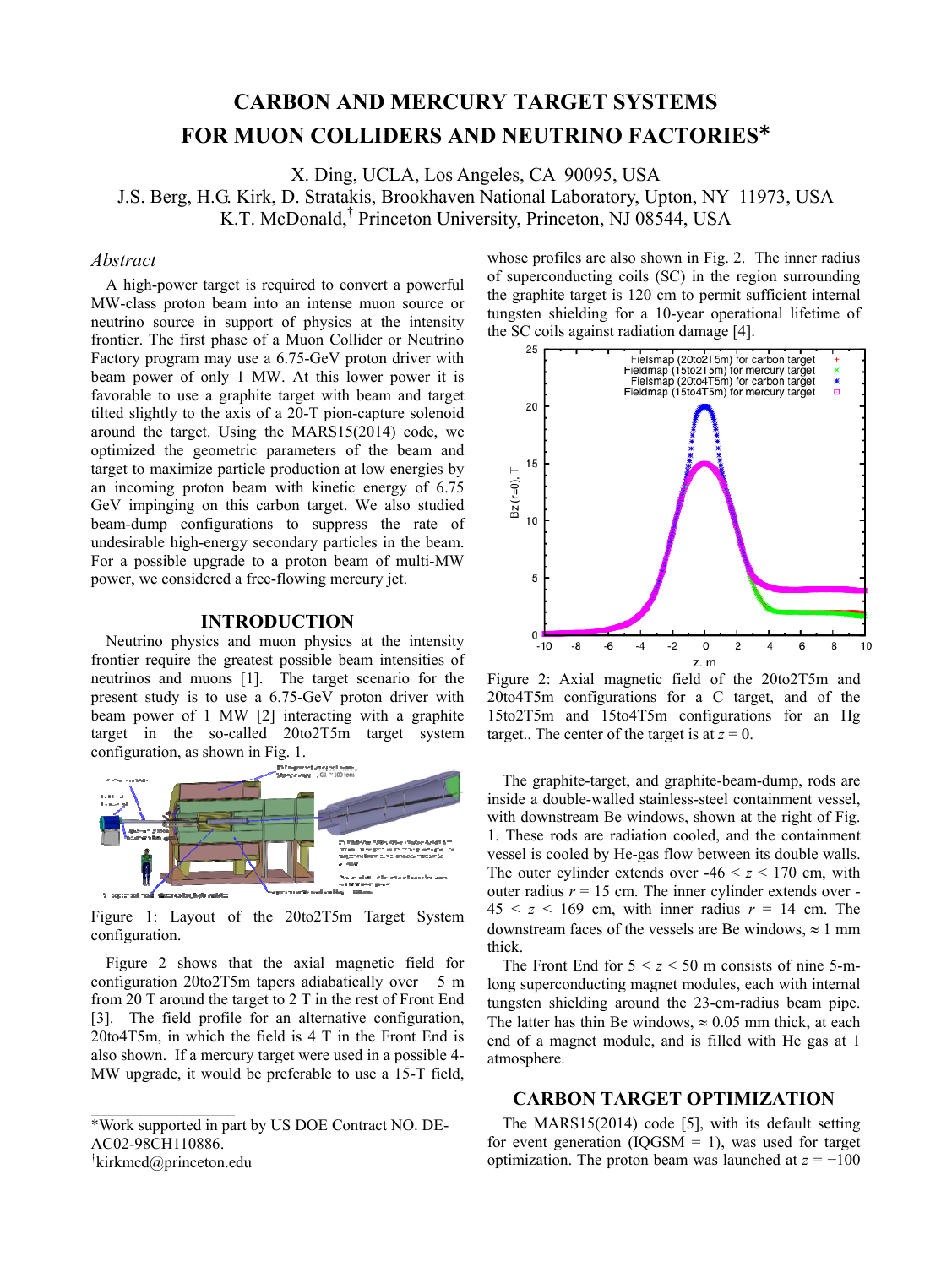cm so as to have a specified rms transverse emittance, beam angle and waist at the center of the target  $(z = 0)$ , after propagating in the magnetic field. For this, an antiproton beam was generated at  $z = 0$  with the specified parameters, propagated back to  $z = -100$  cm without a target, and then the charge and momentum was reversed, and the target restored, for subsequent propagation in the positive *z* direction.

The pions and muons from the target of interest to a Muon Collider/Neutrino Factory are those with kinetic energies between 40 and 180 MeV. The optimization used here is based on maximizing the yield of these particles at the plane  $z = 50$  m, which is near the beginning of the Buncher of the Front-End [3].

We also considered a more aggressive scenario in which muons of kinetic energies between 40 and 300 MeV are transported in the Front End.



Figure 3: Muon yield at *z* = 50 m as a function of target radius for different rms geometric emittance. (a) 2-T field in the Front End; (b) 4-T field in the Front End.

The graphite density was assumed to be  $1.8 \text{ g/cm}^3$ . In a previous optimization [6] for incoming protons with kinetic energy of 6.75 GeV and rms geometric emittance from 5 mm-mrad, we found the optimized geometric parameters of the beam and target to be: target length  $=$ 80 cm, target radius  $= 0.8$  cm, beam radius  $= 0.2$  cm and beam/target angle = 65 mrad to the magnetic axis.

In the present study, we ran MARS15(2014) with a ROOT-based geometry description. The optimization was extended to focused proton beams with transverse emittances between 5 and 50 mm-mrad, showing that the particle production decreases only slowly with increasing emittance (see Fig. 3). The optimal beam and target angles are essentially independent of the beam emittance. If the Front End could operate at 4 T, a substantial increase in the muon yield over 2-T operation would ensue, as also shown in Fig. 3.

We also designed a graphite proton-beam dump to intercept the (diverging) unscattered and slightly scattered proton beam. The beam dump consisted of two segments, each of length of 55 cm. The first rod, of radius 3 cm, extended over  $55 \le z \le 105$  cm. The second rod, of radius 4 cm, extended over  $105 \le z \le 160$  cm. We found that this beam dump would intercept about 2/3 of the unscattered proton beam with kinetic energy above 6 GeV while causing only 8% decrease in the yield [7].

Figure 4 illustrates the *x-y* distributions of proton at various positions along the beam in the target/dump system, showing that the dump radius should be larger than that of the target to intercept the substantial flux of slightly scattered protons.



Figure 4: Transverse profiles of protons at (a) the center, and (b) the end of the 80-cnm-lon, 1-cm-radius graphite target; (c) at the end of the first dump rod (of 3-cm radius); (d) at the end of the second dump rod (of 4-cm radius.